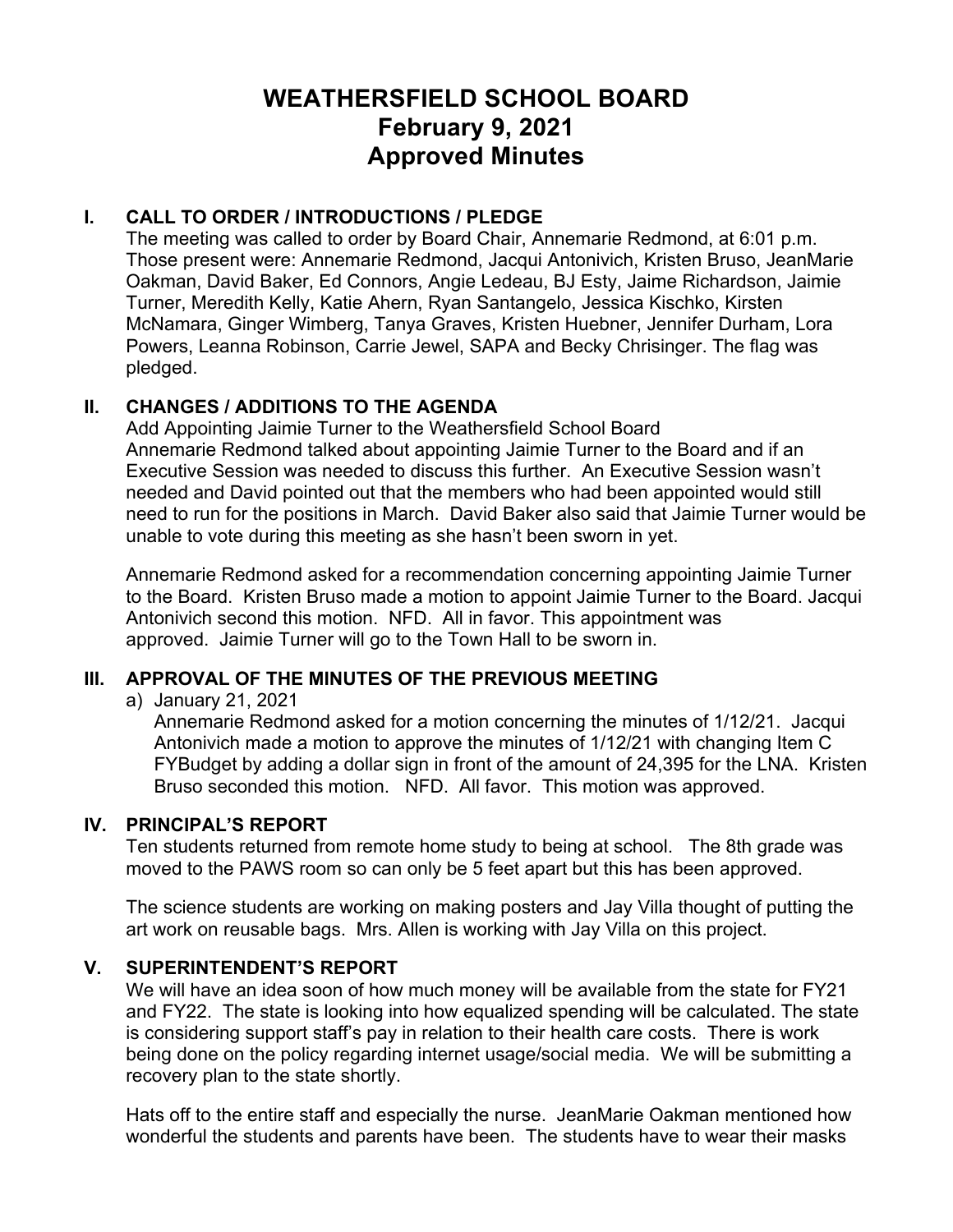for quite a long day beginning when they ride the bus to school in the morning, and JeanMarie Oakman mentioned what a long day this is for five and six year olds.

# **VI. PUBLIC PARTICIPATION**

Ginger Wimberg had a question from the Weathersfield Historical Society regarding if Civics is being taught in the upper grades. Ryan Santangelo explained how he teaches Civics and said that Ginger Wimberg could call and talk to him. Angie LeDeau also said that Ginger could talk to her.

## **VII. ITEMS FOR DISCUSSION**

#### a) *Budget*

David Baker said we received good news from the state and the increase in taxes went down to 18.56 cents which is down by 10 cents. David talked about the power point presentation that has been used in the past. Jacqui Antoivich has done some work but is willing to pass this on to BJ Esty. It was decided to have Jacqui work on it some more and BJ will add details. Annemarie said she can present at the virtual event with support from others.

b) *Hot Water Heater Replacement*

Ed Connors reported that the hot water tank needed to be replaced as it could have exploded. Jim Taft had to monitor the hot water heater over two weekends. The cost of replacing the hot water heater was \$26,000 and the Board can vote to use the Capital Reserve Fund for this cost if they choose to. See ITEMS FOR ACTION b).

#### c) *COVID-19 Updates*

David Baker said that COVID restrictions will most likely be in place through the end of this school year.

#### d) *Athletic Update*

VPA regulates 7-12 sports. The high school will follow the governor's order and continue with athletics and have games. JeanMarie Oakman, David and the Hartland principal will be meeting tomorrow to discuss possibly combining seventh and eighth grade students for some basketball clinics so they have the chance to play some in a possibly safer environment at one location. There was discussion that many students are playing sports in other towns. JeanMarie Oakman said that she asked and only three students said they were interested in playing. Other students reported that their parents don't want them to play at this time. JeanMarie and the staff don't feel good about opening up the school for practices or games.

# e) *Update On COVID Stress*

JeanMarie Oakman said they are protective and sensitive to how the staff is feeling. Angie LeDeau went over in detail a presentation on data collected regarding stress levels of the staff. JeanMarie reports that staff are scared to death of having athletics and other people in the building. Not one faculty member feels good about having other people in the building. JeanMarie said we won't die if we don't have various activities that she wishes we could have safely but we could die from COVID right now if we aren't protective.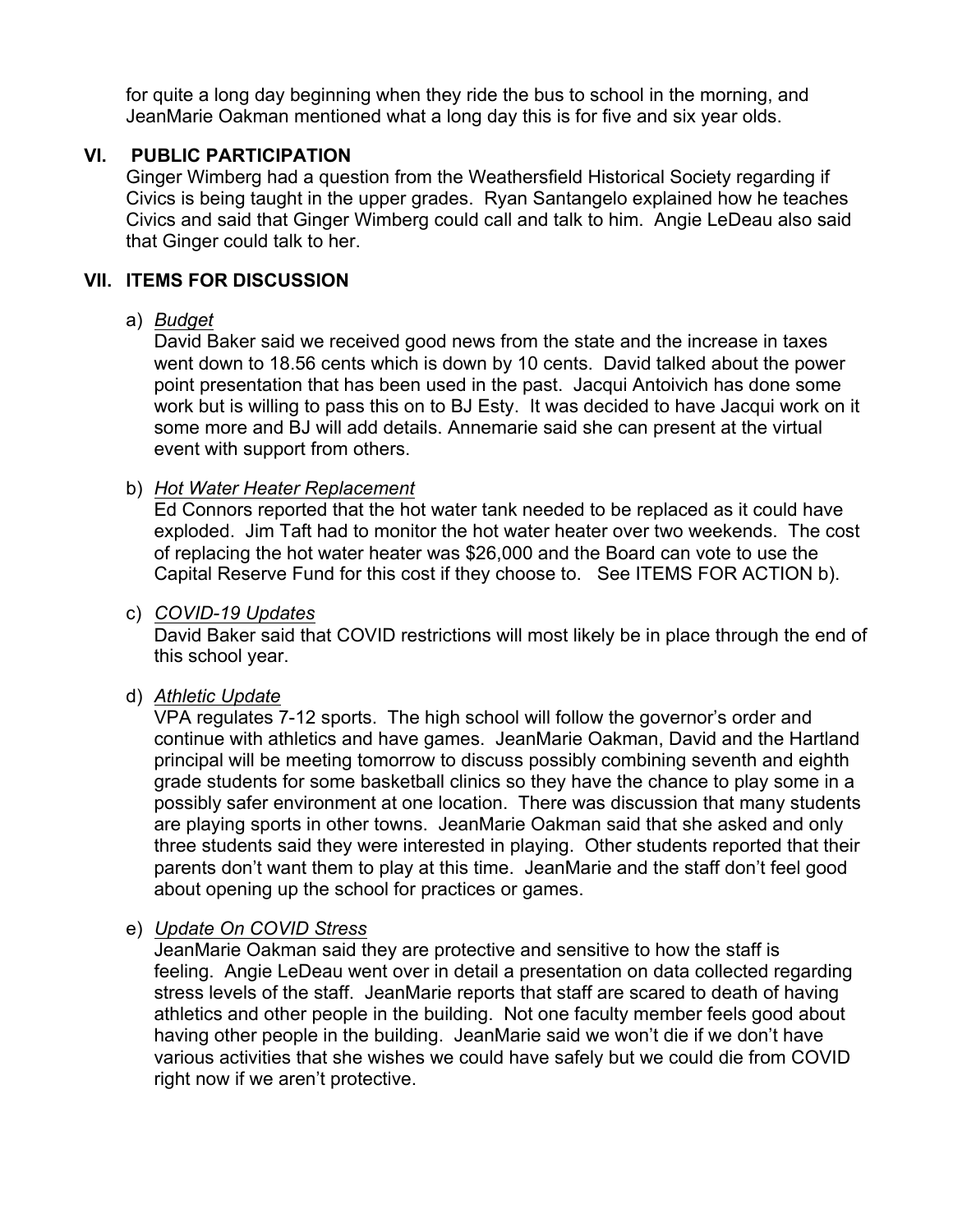f) *Town Meeting Date*: Virtually on Saturday, February 27, 2021 @ 10:00 a.m. The Town Meeting is online this year. Voting day is Tuesday, March 2, 2021, and voters can vote in person or by requesting a mail in ballot.

Annemarie Redmond said that evaluations for David will be coming to Board Members and JeanMarie Oakman to complete.

# **VIII. ITEMS FOR ACTION**

- a) Appointment of Jaimie Turner to the School Board See item II. Changes/Additions to the Agenda
- b) Motion to Use Capital Reserve Funds for the Cost of Replacing the Hot Water Tank Annemarie Redmond asked for a motion concerning using the Capital Reserve Funds for replacing the Hot Water Tank. Jacqui Antonivich made a motion to use the Capital Reserve Funds to cover the \$26,000 to replace the Hot Water Tank. Kristen Bruso seconded this motion. NFD. All in favor. This motion was approved.
- c) WalMart Community Grant for \$500 JeanMarie Oakman said the guidance counselor needed some supplemental materials for programs that we are using. She wrote a WalMart Grant and received \$500. Annemarie Redmond asked for a motion concerning the approval of this grant. Jacqui Antonivich made a motion to approve the WalMart Grant for \$500 to be used for supplemental guidance program materials. Kristen Bruso second. NFD. All in favor. This motion was approved.

There was discussion about the three finalist interviews for the principal position that will be taking place next week. Meredith Kelly thanked all of the people who served on the committee as well as BJ Esty and David Baker. David Baker thanked BJ Esty and Meredith Kelly for all their help and commended them both for all they did. David said that Meredith Kelly did a wonderful job facilitating the meetings. Jacqui Antonivich was the Board Representative for the committee. The finalists will be interviewed by a variety of groups and the Board will interview them the evening of Wednesday, February 17. Jeanmarie Oakman will meet the candidates on Wednesday morning.

The three finalists are:

*Heather Lawler* - She is the principal in Reading.

*Nate McNaughton* - He is a Weathersfield resident and the Assistant Principal of Riverside Middle School.

*Brian Martes* - He is a principal of a K-8 school in California and wants to move to the East Coast.

# **IX. TENTATIVE EXECUTIVE SESSION** - VSA.T11 - Section 313 - Not Needed

# **X. SETTING THE NEXT AGENDA**

- a) Reorganization of the Board
- b) Budget
- c) Principal's Update
- d) COVID-19 Updates
- e) Updates on COVID Stress